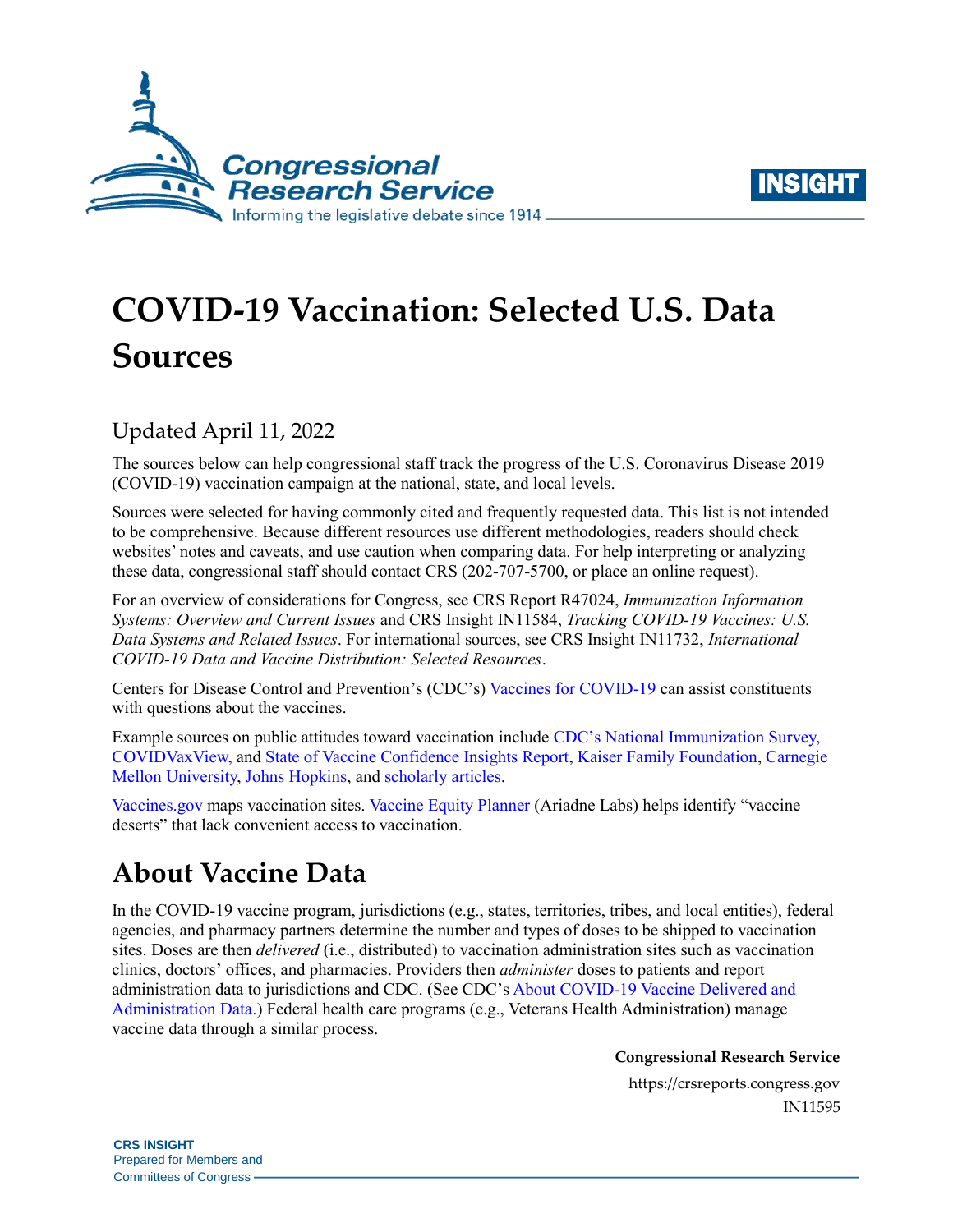<span id="page-1-0"></span>FDA has [approved or authorized](https://www.fda.gov/emergency-preparedness-and-response/coronavirus-disease-2019-covid-19/covid-19-vaccines) three vaccines for the prevention of COVID-19 in different age groups, summarized in **[Table 1](#page-1-0)**.

|                                    | <b>Pfizer-BioNTech</b>                                                                                                                                                                                                                                                                                                                                                                                                                                                       | Moderna                                                                                                                                                                                                                                                                                                                                                                                                                                                 | <b>J&amp;J</b> /Janssen                                                                                                                                                       |
|------------------------------------|------------------------------------------------------------------------------------------------------------------------------------------------------------------------------------------------------------------------------------------------------------------------------------------------------------------------------------------------------------------------------------------------------------------------------------------------------------------------------|---------------------------------------------------------------------------------------------------------------------------------------------------------------------------------------------------------------------------------------------------------------------------------------------------------------------------------------------------------------------------------------------------------------------------------------------------------|-------------------------------------------------------------------------------------------------------------------------------------------------------------------------------|
| <b>Primary Series</b>              | Two doses given three weeks<br>apart                                                                                                                                                                                                                                                                                                                                                                                                                                         | Two doses given four weeks<br>apart                                                                                                                                                                                                                                                                                                                                                                                                                     | One dose                                                                                                                                                                      |
| <b>FDA Approval /</b><br>Licensure | Yes, approved under the name<br>Comirnaty as a two-dose<br>regimen for individuals 16+                                                                                                                                                                                                                                                                                                                                                                                       | Yes, approved under the name<br>Spikevax as a two-dose<br>regimen for individuals 18+                                                                                                                                                                                                                                                                                                                                                                   | Not approved                                                                                                                                                                  |
| <b>Emergency Use</b>               | Yes, authorized as a                                                                                                                                                                                                                                                                                                                                                                                                                                                         | Yes, authorized as a                                                                                                                                                                                                                                                                                                                                                                                                                                    | Yes, authorized as a                                                                                                                                                          |
| <b>Authorization</b><br>(EUA)      | two-dose regimen in<br>$\bullet$<br>individuals 5+ (with a<br>lower dose authorized for<br>children 5-11),<br>third dose for certain<br>$\bullet$<br>immunocompromised<br>individuals 5+.<br>single booster dose to be<br>given at least five months<br>after the primary series in<br>individuals 12+, and<br>second booster dose to<br>$\bullet$<br>be given at least four<br>months after first booster<br>dose in individuals 50+<br>and in certain<br>immunocompromised | two-dose regimen for<br>$\bullet$<br>ages $18+$ .<br>third dose for certain<br>$\bullet$<br>immunocompromised<br>individuals 18+,<br>single booster dose (half<br>dose) to be given at least<br>five months after the<br>primary series in<br>individuals 18+, and<br>second booster dose to<br>$\bullet$<br>be given at least four<br>months after first booster<br>dose in individuals 50+<br>and in certain<br>immunocompromised<br>individuals 18+. | single-dose regimen in<br>$\bullet$<br>individuals 18+, and<br>single booster dose to be<br>$\bullet$<br>given at least two months<br>after first dose in<br>individuals 18+. |

#### **Table 1. COVID-19 Vaccines Approved or Authorized by FDA**

(as of April 11, 2022)

**Source:** Agata Bodie, Analyst in Health Policy, CRS, based on FDA's documents at *[COVID-19 Vaccines](https://www.fda.gov/emergency-preparedness-and-response/coronavirus-disease-2019-covid-19/covid-19-vaccines)*.

Any of the available vaccines can be used as a "mix and match" [booster dose](https://www.fda.gov/news-events/press-announcements/coronavirus-covid-19-update-fda-takes-additional-actions-use-booster-dose-covid-19-vaccines) in eligible individuals. CDC [recommends](https://www.cdc.gov/coronavirus/2019-ncov/vaccines/booster-shot.html) the Pfizer-BioNTech or Moderna vaccines to be given as a booster shot two months after receiving the J&J/Janssen vaccine or five months after completing the Pfizer-BioNTech or Moderna vaccination series. Additionally, CDC [recommends](https://www.cdc.gov/media/releases/2022/s0328-covid-19-boosters.html) that adults who received J&J/Janssen as both their primary vaccine and booster dose at least four months ago may receive a second booster dose using the Pfizer-BioNTech or Moderna vaccines.

### **CDC Sources**

[CDC](https://covid.cdc.gov/covid-data-tracker/#vaccinations_vacc-total-admin-rate-total) provides data on doses and people vaccinated. Some aggregated national data are available for [federal entities](https://covid.cdc.gov/covid-data-tracker/#vaccinations_vacc-total-admin-rate-total) (Bureau of Prisons, Department of Defense, Indian Health Service, and Veterans Health Administration; see "Data Table"). CDC also tracks [rates of COVID-19 cases, deaths,](https://covid.cdc.gov/covid-data-tracker/#rates-by-vaccine-status) and [hospitalizations](https://covid.cdc.gov/covid-data-tracker/#covidnet-hospitalizations-vaccination) by vaccination and booster status. CDC [continues to study](https://covid.cdc.gov/covid-data-tracker/#vaccine-effectiveness) vaccine effectiveness in realworld conditions.

[CDC](https://covid.cdc.gov/covid-data-tracker/#vaccinations_vacc-total-admin-rate-total) (click map) compiles links to state dashboards, which may also track local data.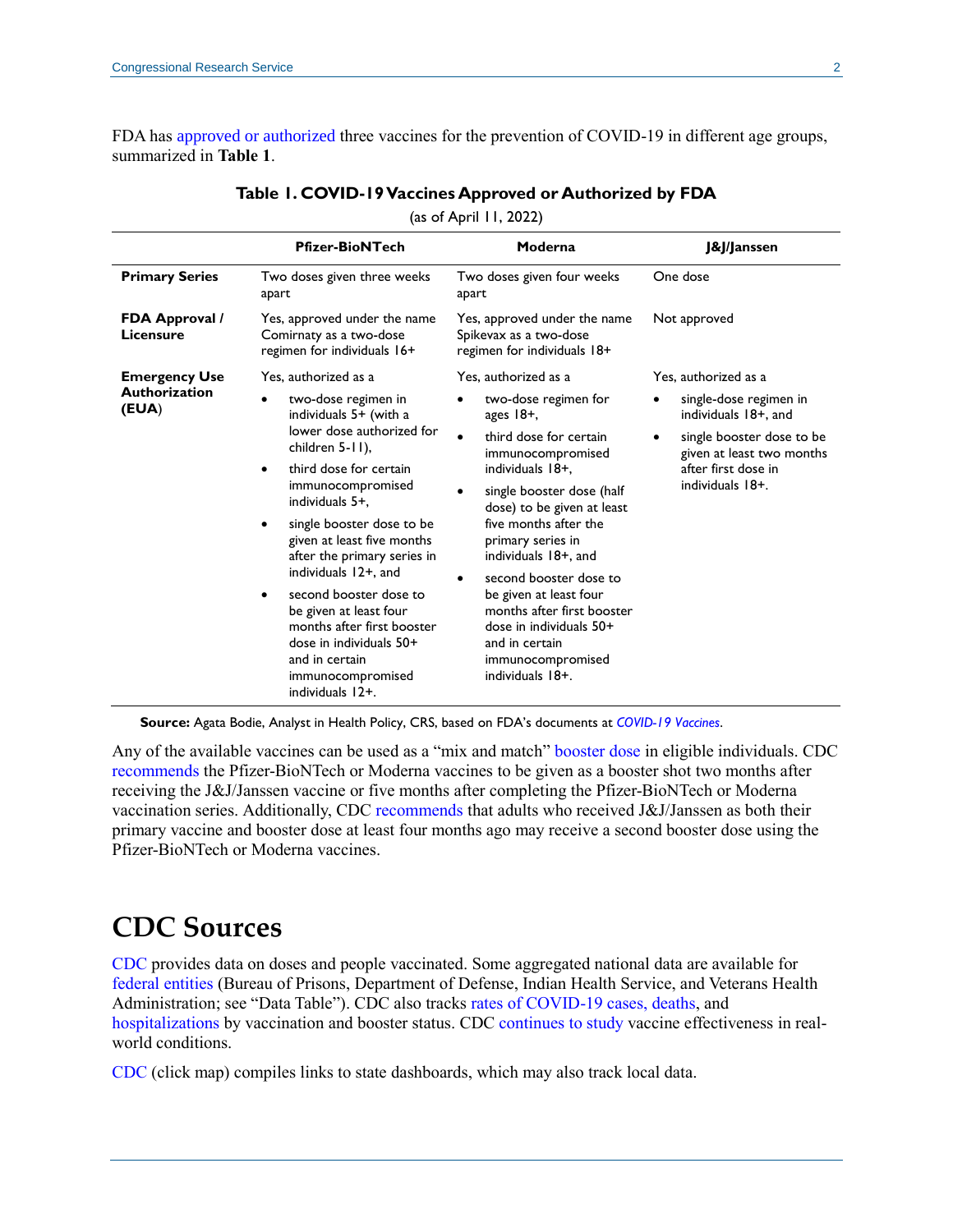### **Non-CDC Sources**

Non-CDC sources provide different visualizations and analyses of CDC data and incorporate data from various jurisdiction-specific sources:

- [Bloomberg](https://www.bloomberg.com/graphics/covid-vaccine-tracker-global-distribution/)
- [Covid Act Now](https://covidactnow.org/) (and Harvard analysis [with congressional district](https://geographicinsights.iq.harvard.edu/vaccineuscongress) estimates as of September 2021)
- [Johns Hopkins University & Medicine \(JHU\)](https://coronavirus.jhu.edu/vaccines)
- [Kaiser Family Foundation](https://www.kff.org/coronavirus-covid-19/issue-brief/latest-data-on-covid-19-vaccinations-race-ethnicity/) (KFF)
- *[Washington Post](https://www.washingtonpost.com/graphics/2020/health/covid-vaccine-states-distribution-doses/) (WP)*
- [Centers for Medicare & Medicaid Services \(CMS\)](https://data.cms.gov/covid-19/covid-19-nursing-home-data) posts nursing home-reported data.

## **Vaccination Data Sources**

<span id="page-2-0"></span>**[Table 2](#page-2-0)** links to websites containing specific vaccination statistics.

#### **Table 2. Vaccination Data**

(links to selected resources)

| <b>Measure</b>                                                                    | <b>National</b>                                                         | <b>State</b>                         | Local                                            |
|-----------------------------------------------------------------------------------|-------------------------------------------------------------------------|--------------------------------------|--------------------------------------------------|
| <b>Doses delivered</b>                                                            |                                                                         |                                      |                                                  |
| Number                                                                            | <b>CDC</b>                                                              | <b>CDC</b>                           |                                                  |
| Per capita                                                                        | <b>CDC</b> download Data<br>Table)                                      | <b>CDC</b>                           |                                                  |
| By vaccine type (J&J/Janssen,<br>Spikevax/Moderna, Comirnaty/Pfizer-<br>BioNTech) | <b>CDC</b>                                                              | CDC (download Data Table)            |                                                  |
| Doses administered                                                                |                                                                         |                                      |                                                  |
| Number                                                                            | CDC (also trend)<br><b>IHU</b>                                          | CDC (also trend)<br><b>IHU</b>       | Harvard (congressional<br>district) <sup>a</sup> |
| Per capita                                                                        | <b>CDC</b> (download Data<br>Table)<br><b>Bloomberg</b> (also<br>trend) | <b>CDC</b><br>Bloomberg (also trend) |                                                  |
| Per day (daily count and 7-day<br>average, trend)                                 | CDC <sup>b</sup><br><b>WP</b>                                           | CDC <sup>b</sup><br><b>WP</b>        |                                                  |
| By vaccine type                                                                   | <b>CDC</b>                                                              | CDC (download Data Table)            |                                                  |
| Percentage of delivered doses that<br>have been administered                      | <b>Bloomberg</b> ("Supply<br>used")                                     | Bloomberg ("Supply used")            |                                                  |
| Booster doses administered in last 7<br>days                                      | <b>CDC</b> <sup>c</sup>                                                 | <b>CDC</b> <sup>c</sup>              |                                                  |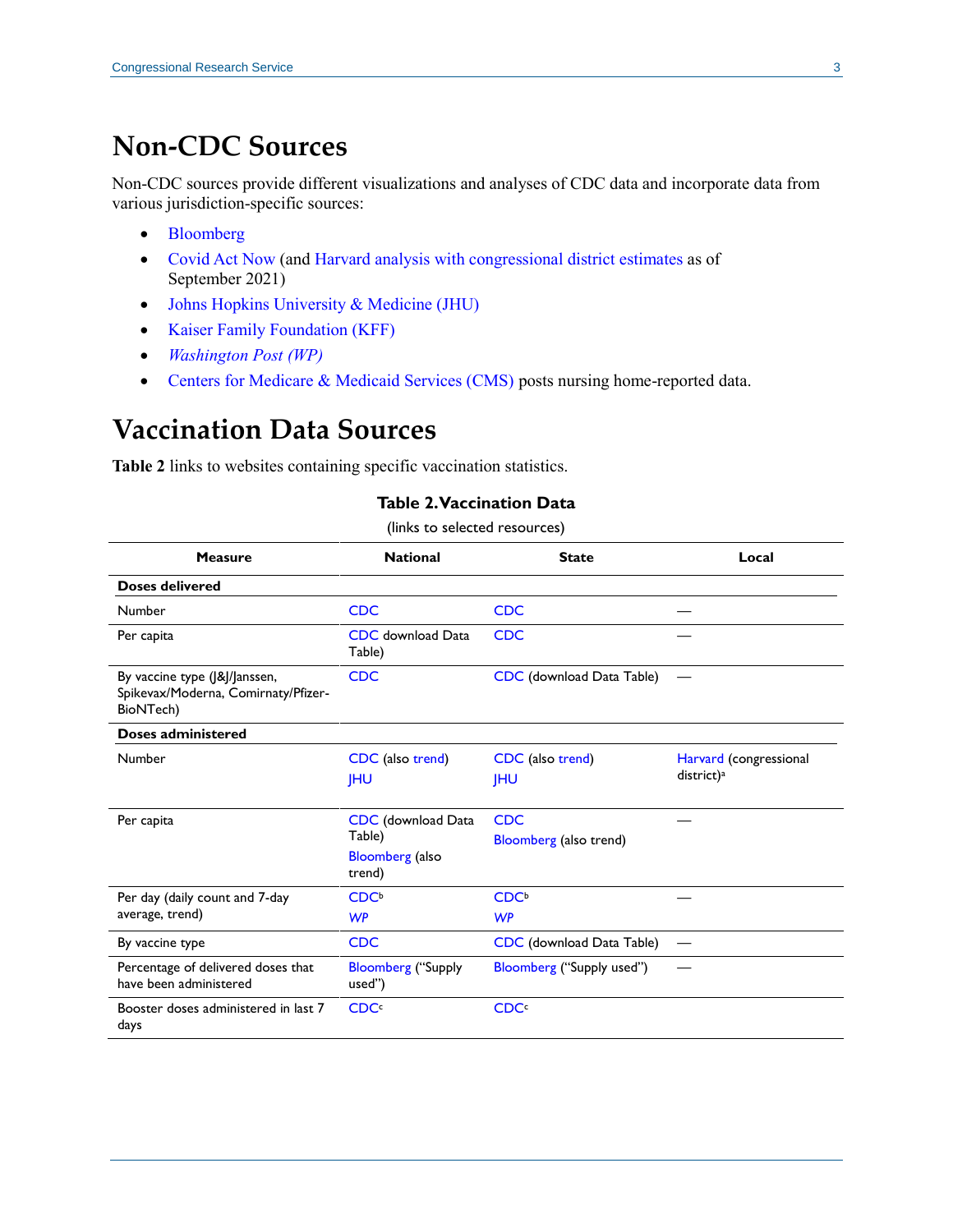| <b>Measure</b>                                                                                      | <b>National</b>                                                                        | <b>State</b>                                                                                                       | Local                                                                                                                                                                                                              |
|-----------------------------------------------------------------------------------------------------|----------------------------------------------------------------------------------------|--------------------------------------------------------------------------------------------------------------------|--------------------------------------------------------------------------------------------------------------------------------------------------------------------------------------------------------------------|
| People vaccinated                                                                                   |                                                                                        |                                                                                                                    |                                                                                                                                                                                                                    |
| People who received ≥1 dose<br>(number)                                                             | CDC (also trend) <sup>b</sup>                                                          | CDC (also trend) <sup>b</sup>                                                                                      | CDC (county)<br>CDC (CBSA) <sup>d</sup><br>Harvard (congressional<br>district) <sup>a</sup>                                                                                                                        |
| People who received ≥1 dose<br>(percentage)                                                         | <b>CDC</b><br><b>Covid Act Now</b>                                                     | <b>CDC</b><br>Covid Act Nowe                                                                                       | CDC (county)<br>CDC (CBSA) <sup>d</sup><br>Covid Act Now (county,<br>metro area) <sup>e</sup><br>Harvard (congressional<br>district) <sup>a</sup>                                                                  |
| People fully vaccinatedf (number)                                                                   | CDC (also trend) <sup>b</sup><br><b>JHU</b><br><b>WP</b>                               | CDC (also trend) <sup>b</sup><br><b>JHU</b><br><b>WP</b>                                                           | CDC (county)<br>CDC (CBSA) <sup>d</sup><br>Harvard (congressional<br>district) <sup>a</sup>                                                                                                                        |
| People fully vaccinatedf (percentage)                                                               | <b>CDC</b><br><b>JHU</b><br><b>WP</b>                                                  | <b>CDC</b><br><b>Covid Act Nowe</b><br><b>IHU</b><br><b>WP</b>                                                     | CDC (county, also case<br>rates and testing positivity<br>map)<br>CDC (CBSA) <sup>d</sup><br>Covid Act Now (county,<br>metro area) <sup>e</sup><br>Harvard (congressional<br>district) <sup>a</sup><br>WP (county) |
| People fully vaccinatedf by vaccine<br>type                                                         | <b>CDC</b>                                                                             | CDC (download Data Table)                                                                                          | $\overline{\phantom{0}}$                                                                                                                                                                                           |
| People who received additional<br>(including booster) doses<br>People eligible for booster who have | CDC <sup>g</sup> (also trend <sup>h</sup> )<br><b>WP</b><br><b>CDC</b> ("First booster | <b>CDC</b> (download Data<br>Table <sup>g</sup> ) (also trend <sup>h</sup> )<br><b>Covid Act Nowe</b><br><b>WP</b> | CDC (county)<br>CDC (CBSA) <sup>d</sup><br>Covid Act Now (county,<br>metro area) <sup>e</sup>                                                                                                                      |
| not yet received it                                                                                 | eligibility")                                                                          |                                                                                                                    |                                                                                                                                                                                                                    |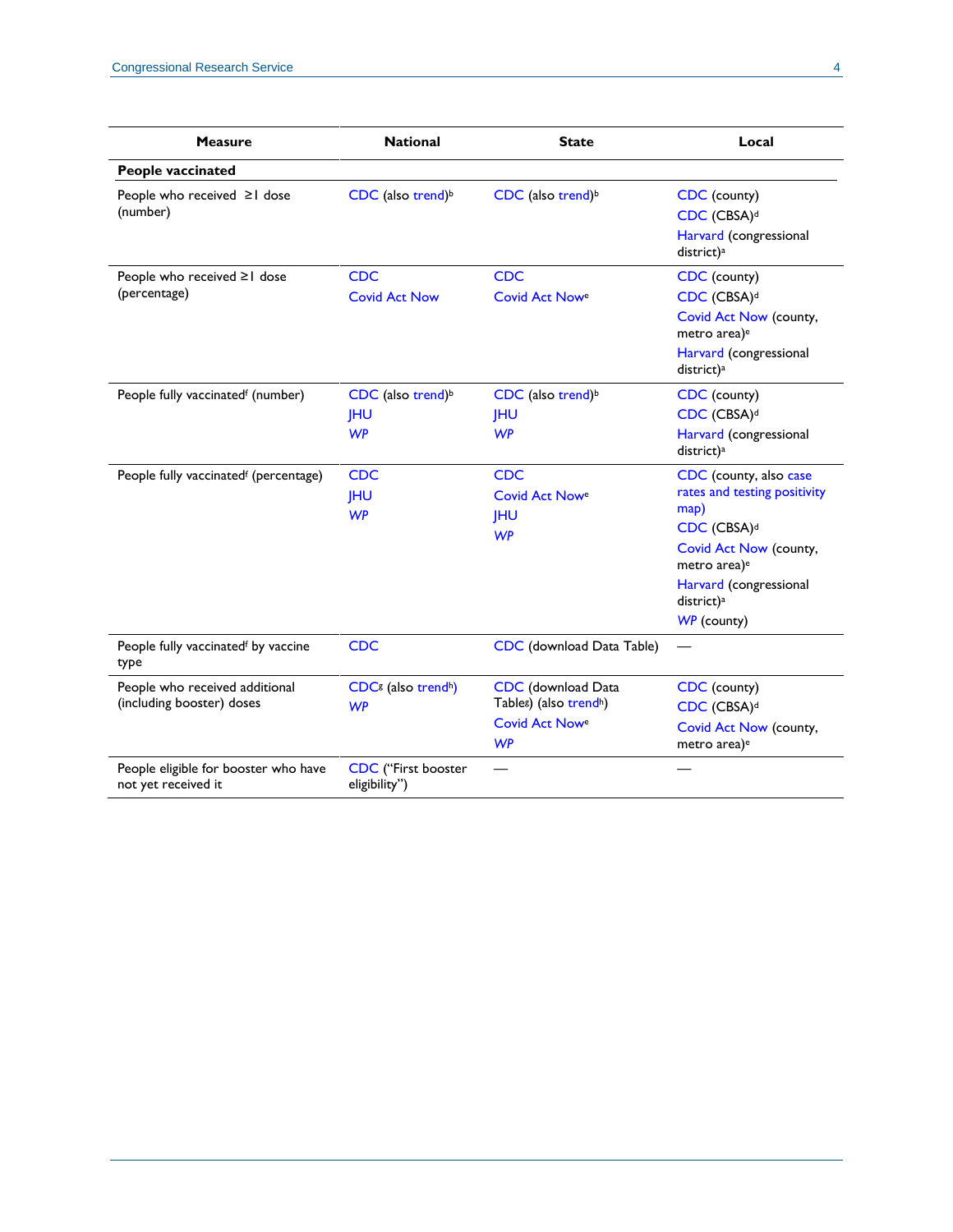| <b>Measure</b>                                  | <b>National</b>                                                                                                                                                                                                                                                                                                                                                                         | <b>State</b>                                                                                                      | Local                                                                                                                       |
|-------------------------------------------------|-----------------------------------------------------------------------------------------------------------------------------------------------------------------------------------------------------------------------------------------------------------------------------------------------------------------------------------------------------------------------------------------|-------------------------------------------------------------------------------------------------------------------|-----------------------------------------------------------------------------------------------------------------------------|
| Demographicsi                                   | CDC (race/ethnicity,<br>sex, age; also trends)<br>CDC (booster uptake<br>by race/ethnicity)<br>$CDC$ (aged 65+)<br>CDC (trends by age,<br>alongside cases)<br><b>CDC</b> (disability status<br>and age,<br>race/ethnicity)<br>CDC (pregnant<br>people by<br>race/ethnicity, trend)<br>CDCi (urban/rural,<br>trend)<br><b>KFF</b> (race/ethnicity)<br>WP (race/ethnicity,<br>age trends) | CDC (sex, age, trends)<br>$CDC$ (aged $65+)$<br>$CDCc$ (age)<br>CDCi (urban/rural, trend)<br>KFF (race/ethnicity) | CDC (age, county and<br>$CBSA$ <sup>d</sup><br>CDC (aged 65+, county)<br>CDC (social vulnerability,<br>urban/rural, county) |
| <b>Nursing homes</b>                            |                                                                                                                                                                                                                                                                                                                                                                                         |                                                                                                                   |                                                                                                                             |
| Percentage of residents and staff<br>vaccinated | CDC (trend)<br><b>CMS</b>                                                                                                                                                                                                                                                                                                                                                               | CDC (trend)<br><b>CMS</b>                                                                                         | CMS (facility-level data in<br>"Search for a nursing<br>home")<br>Medicare.gov (facility-level<br>data)                     |

**Source:** CRS based on sources as of April 11, 2022.

**Notes:** Some sources report similar data, but with different visualizations and analysis.

- <span id="page-4-0"></span>a. Data were last updated September 2021 but may be of historical interest.
- <span id="page-4-1"></span>b. See also [7-day average trend alongside cases or deaths,](https://covid.cdc.gov/covid-data-tracker/#trends_dailydeaths) see "View (right axis)."
- c. Scroll to Excel spreadsheets under "Attachments."
- <span id="page-4-2"></span>d. Scroll to Excel spreadsheets under "Attachments." Metropolitan and Micropolitan Statistical Areas are collectively known as Core-Based Statistical Areas (CBSAs).
- <span id="page-4-3"></span>e. Search state, city, or county, then scroll to "% Vaccinated" for trend.
- <span id="page-4-4"></span>f. As defined in these data sources, "fully vaccinated" people have received the second dose of a two-dose vaccine or one dose of a single-shot vaccine [\(CDC\)](https://www.cdc.gov/coronavirus/2019-ncov/vaccines/reporting-vaccinations.html).
- <span id="page-4-5"></span>g. Includes number, percentage, and by vaccine type.
- h. Select "People Receiving a Booster Dose" or "Vaccination Coverage."
- <span id="page-4-6"></span>i. [Not all states report demographics on vaccine recipients.](https://www.cdc.gov/coronavirus/2019-ncov/vaccines/distributing/demographics-vaccination-data.html)
- j. View "Urbanicity Chart."

#### **Author Information**

Ada S. Cornell Senior Research Librarian Angela Napili Senior Research Librarian